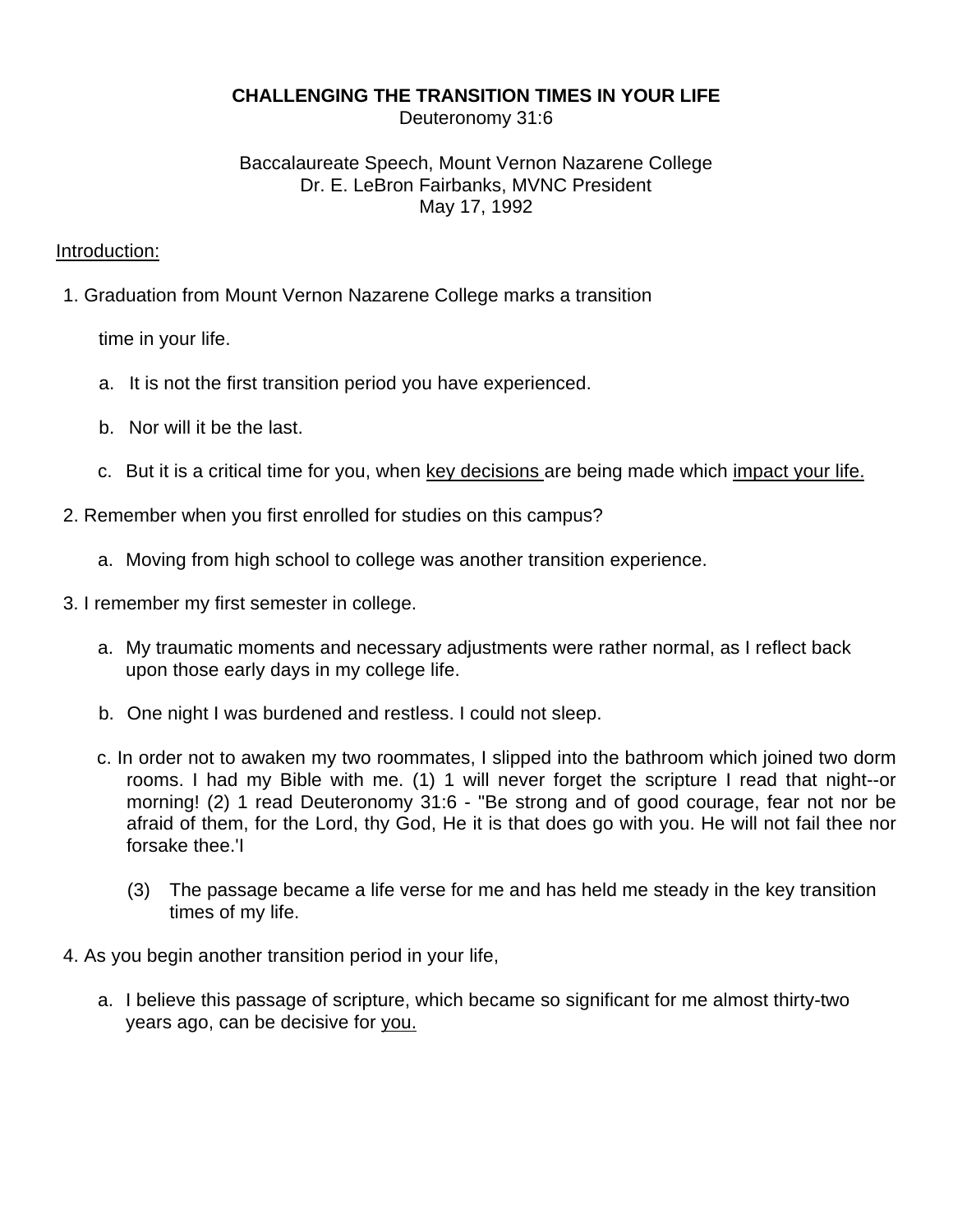- b. The passage gives us three challenges, as we face transition times.
- 1. Challenge #11: Be courageous "Be strong and of good courage!"
	- A. The context of the passage tells us of the transition period being

experienced by the Israelites.

1. Moses was transferring the leadership responsibilities for the

Israelites from himself to Joshua, and said to the Israelites, III am

no longer able to lead you."

- a. God had chosen Joshua to lead the people of Israel across the Jordan.
- b. Then, Moses spoke the words of the text three times to Joshua and the Israelites: "Be strong and courageous!" "Be strong and courageous!" "Be strong and courageous!"
- B. But what does it mean to be "courageous"?
	- 1. Dr. Jack Archer, in a recent article in the North Central Ohio

District newsletter, referred to Texas Ranger, Captain L. H.

**McNelly** 

- a. He was thin as a bed slat, weighing hardly 135 pounds--the very opposite of the macho image of a ranger. Captain McNelly repeatedly told his men that "Courage is a man who keeps on coming on."
- b. No one likes the "wimp" label because it signifies a person without courage.
- 2. Churchill, after the war, returned to his alma mater for a speech.

His entire address was contained in these words to his listeners:

"Never, never, never, never, never give up!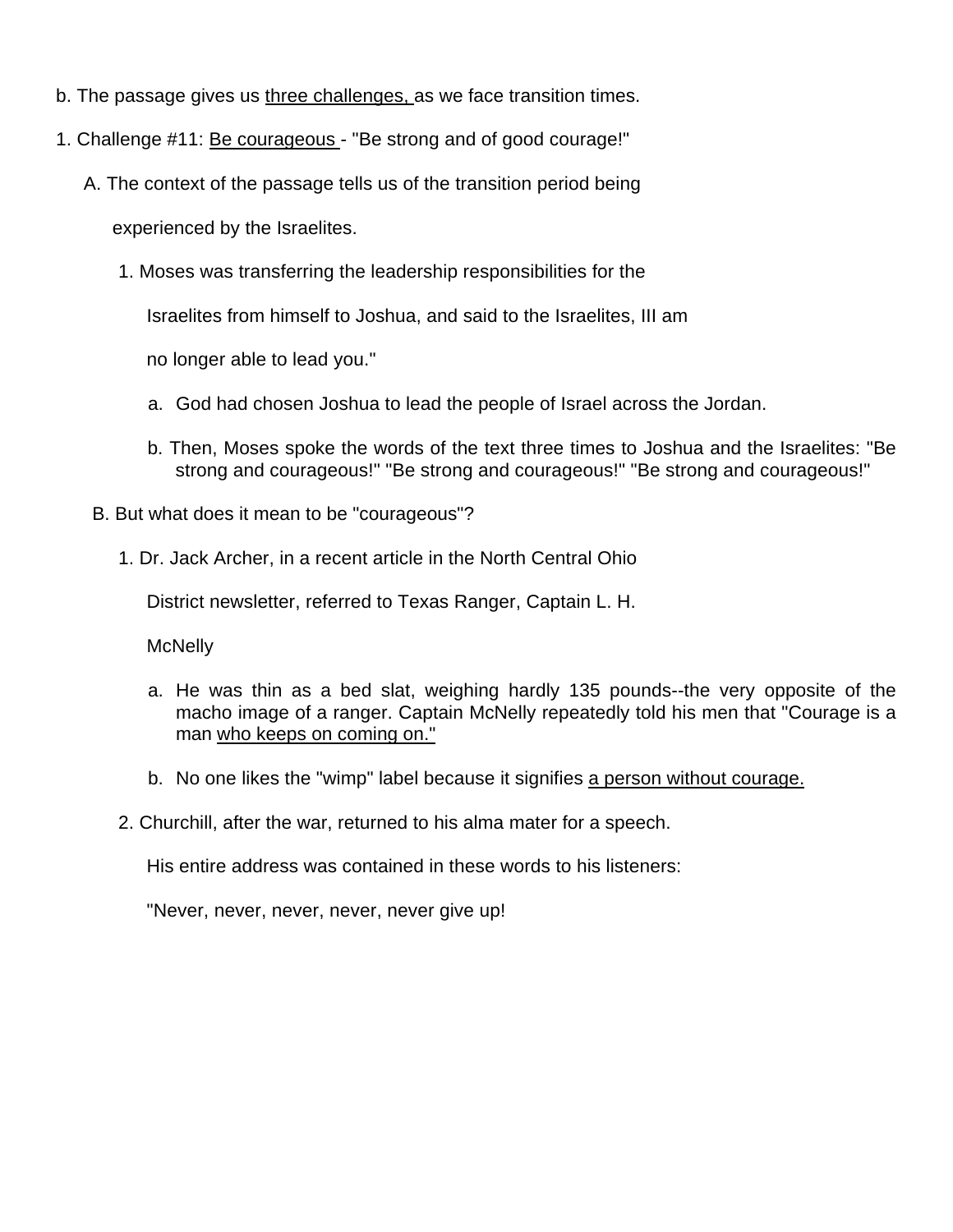BACCALAUREATE SPEECH -3- 3- CONSTRUCTED MAY 17,1992

C. There are some things in life for which you need to be courageous.

and never give up.

- 1. Be courageous about scriptural principles.
- 2. Be courageous about personal convictions.
- 3. Be courageous about Christian ideals.
- 4. Be courageous over things that are:

| pure,   | noble,     |
|---------|------------|
| honest, | lovely,    |
| true,   | admirable, |

a. These qualities in Philippians 4:9 describe the elements of

moral courage.

- b. Be known as one who has moral courage!
- c. Stand for something! Don't fall for everything! Choose carefully your battles!
	- (1) Martin Luther King said, "A person is not prepared to live, unless there is a cause for which to die."
	- (2) Senator Mark Hatfield gives us a word picture of courage when he describes Mother Teresa's courage in the presence of extreme poverty! He writes, "Several years ago, I had the privilege of spending time with Mother Teresa in Calcutta, India. As I walked through the city's streets, I found myself overwhelmed by the poverty and suffering surrounding us. Finally, I asked Mother Teresa if she did not grow discouraged facing the enormity of need in Calcutta and in the thousands of other places like it around the world. She responded, 'God does not ask me to be successful. He only asks me to be faithful."'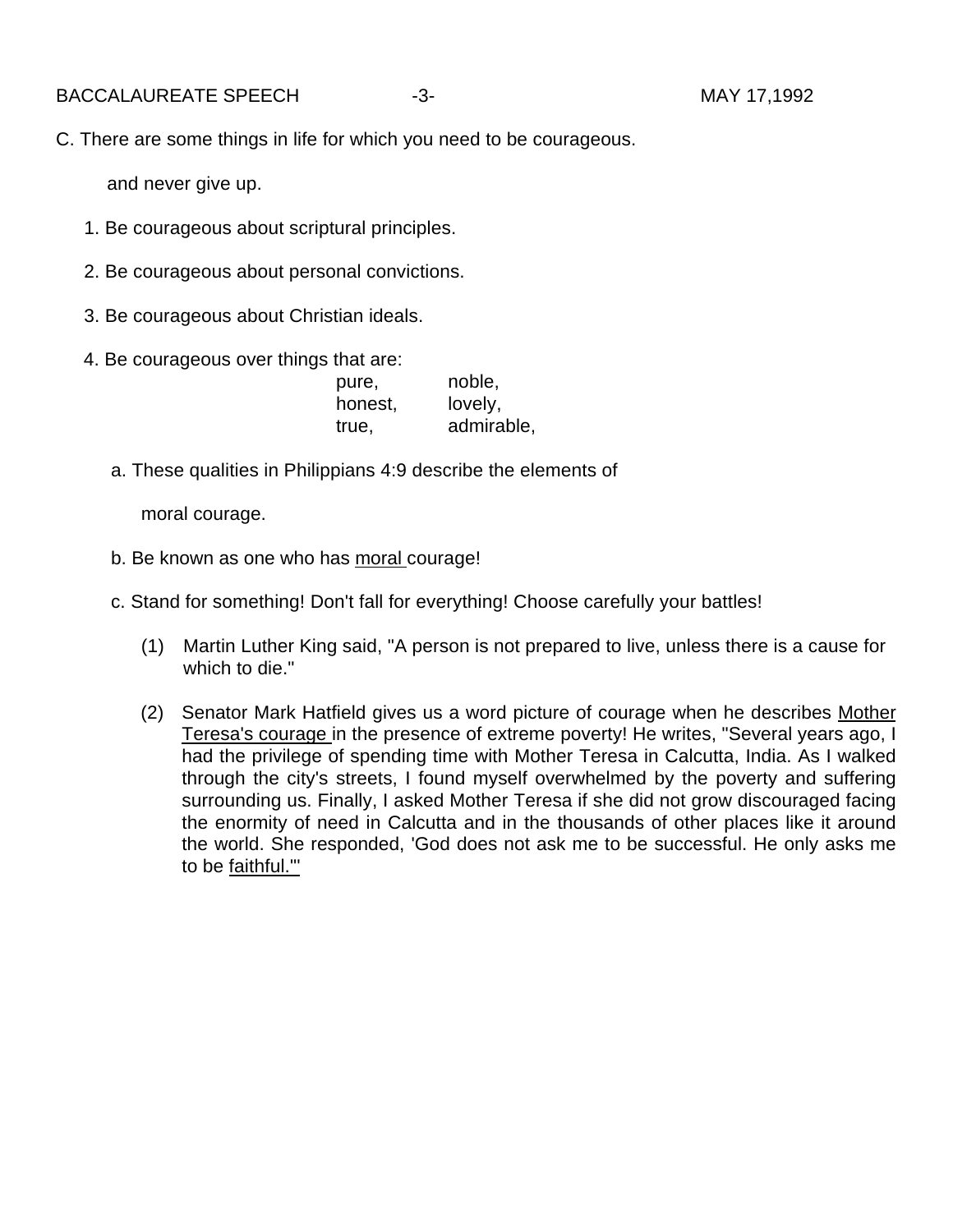D. In transition periods in your life, be known as one who, like Mother

Teresa, has moral courage, is faithful, who just keeps "coming on, and never gives up!

Challenge #1 - Be Courageous!

or

II. Challenge #2: Be fearless - "fear not nor be afraid of them."

A Moses was telling the Israelites and Joshua not to fear the nations

and their leaders on the other side of the Jordan River.

- 1. The "thems" to which Moses referred were well known by the Israelites.
- 2. The "thems" in your personal life as an MVNC graduate may likewise be known.
	- a. They may be people, like
		- - an employer end another employee on the job
			- a neighbor  **even a family member**

relative

b. The "thems" in your life may be circumstances, like

• finances (or lack of finances) - responsibilities

• physical infirmities **Fig. 1** inabilities

3. The "thems" in your life may not be so obvious, like fear ... the fear of failure, The securities or even the future. uncertainties **anxieties** anxieties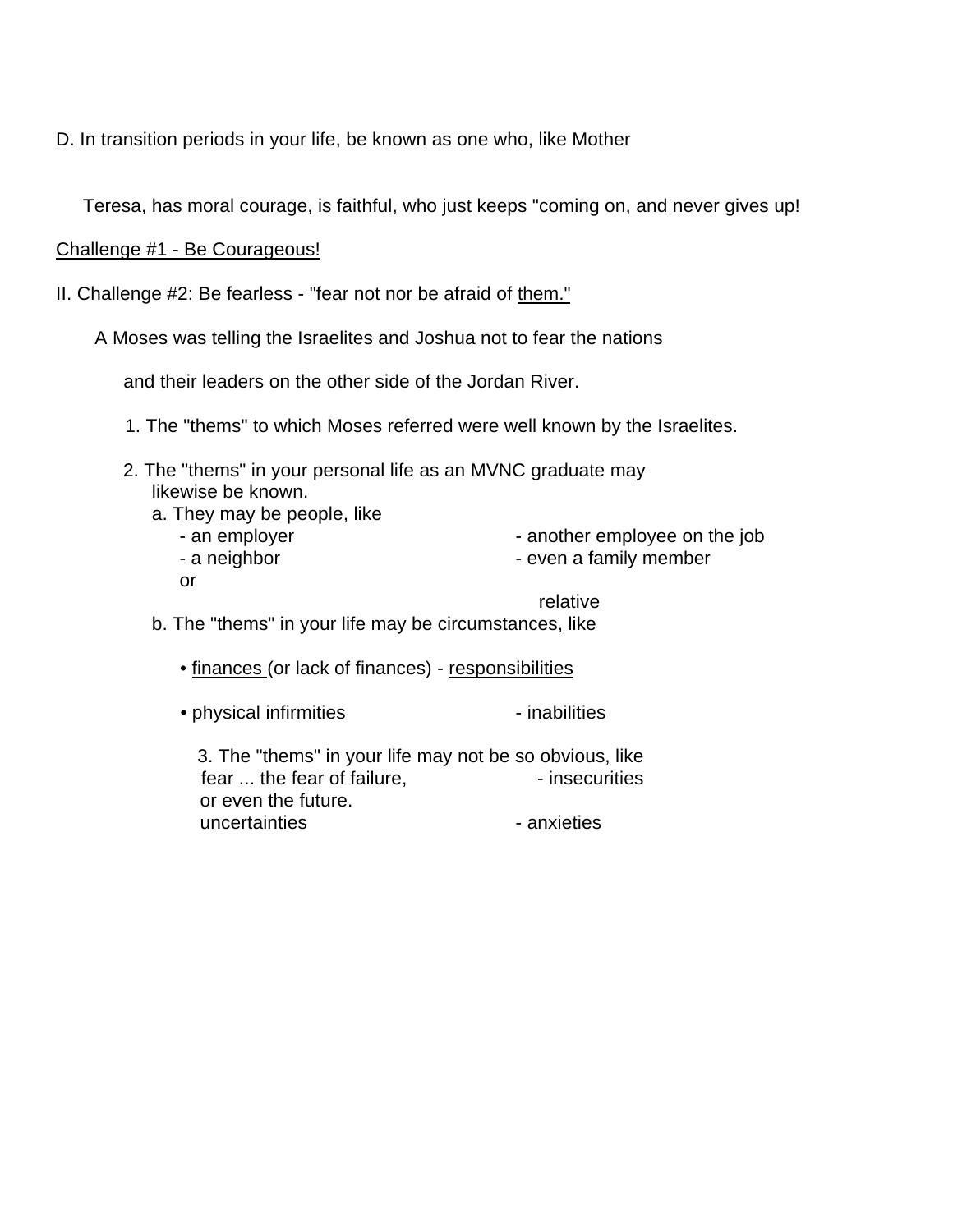As I have walked through the final stages in the search for a new

Dean of Student Development, I have been tempted to fear:

| 0 "imperfect" decisions | - disapproval      |
|-------------------------|--------------------|
| - comparison            | - misunderstanding |
| - negative comments     | * even rejection   |

4. The "thems" in your life may be your dreams and aspirationa.

B. Whatever the "thems" are in your life, be as fearless as William

Borden, Jr. Let me tell you about him.

A ship named "The Invader" was custom-made in Quincy, Massachusetts, in 1905 for William Borden, Sr.--founder of the milk company by that name. It is now located in San Diego, California. 7here were no heirs to assume ownership of the boat; thus, it was sold at public auction. That's how it ended up in San Diego.

The Bordens had a son, William Borden, Jr., who was given every advantage imaginable throughout his youth. Frequently, they reminded him that he was the person chosen to inherit the company, and that he should begin "grooming" himself for the awesome responsibility.

Then one day, it was off to college he went.

While there, some friends introduced him to Jesus Christ. That's when *everything* changed, especially his dreams!

He announced to his father that he would be relinquishing his future in the company to become a missionary to the Orient.

The parents' shock was almost too much to bear.

Mr. Borden scrambled to do all within his power to talk his son out of his "foolish" decision. He offered further enticements. He attempted to induce guilt. He even tried scare tactics, warning his son of a plague that was spreading through the Orient -- but to no avail. The boy's mind was made up. His dream was to follow God's dream for his life. And so he departed.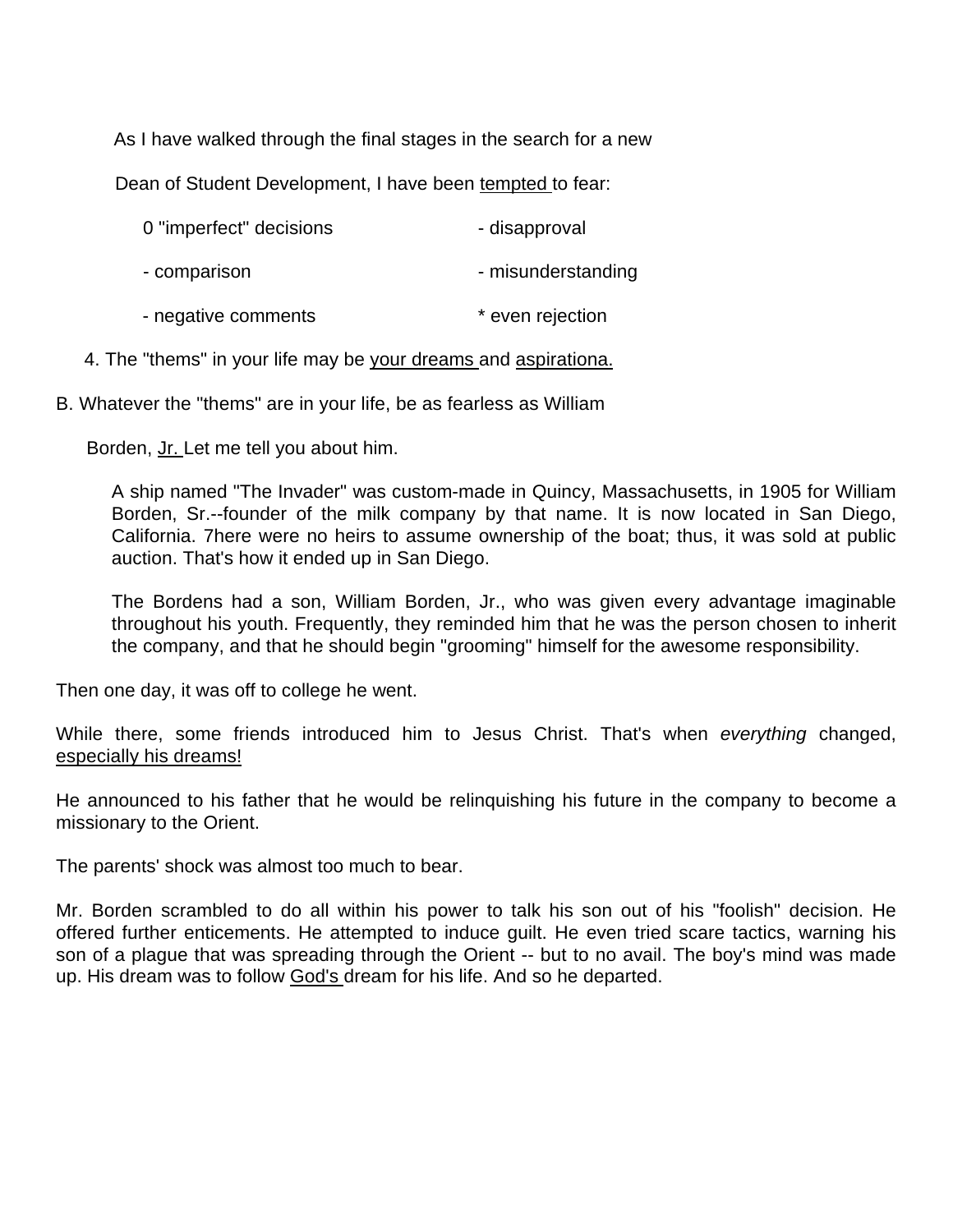After a few months, William, Sr., received a letter from the missionary board. As he began reading, tears welled up in his eyes -- his son had died. He had contracted the fatal disease. MI. Borden's intense sorrow soon turned to anger as he thought about "what might have been." If only ... if only ...

The funeral came and went, but the sorrow remained. In fact, it intensified.

But Mr. Borden was about to learn how his son handled the "thems" in his-life.

Some months later, a small package arrived in the mail. It was from another missionary who had been the son's close friend.

The letter inside spoke of their friendship, and the son's tremendous ministry. The letter concluded with this postscript: "Mr. Borden, you will find your son's Bible enclosed. It meant so much to him, and I know it will to you.11

The father began to thumb through the Book he knew very little about. Then, just as he was about to close it, he noticed some words scratched on the back flyleaf. The date beside corresponded to the week before his son's death.

Upon closer inspection, he discovered that this was his son's own hand. His heart was overwhelmed as he slowly and softly read to himself:

#### NO RESERVE NO RETREAT NO REGRET

The words were like sharp knives that punctured Mr. Borden's calloused heart. Yet those words caused him to begin rethinking his priorities.

His son had a dream--a dream with eternal significance.In following that dream, the young man risked everything; but, in so doing, what he gained was immeasurable!

William Borden realized this now. Sure, he still grieved, yet he no longer grieved with resentment. Rather, his grief was tinged with deep respect.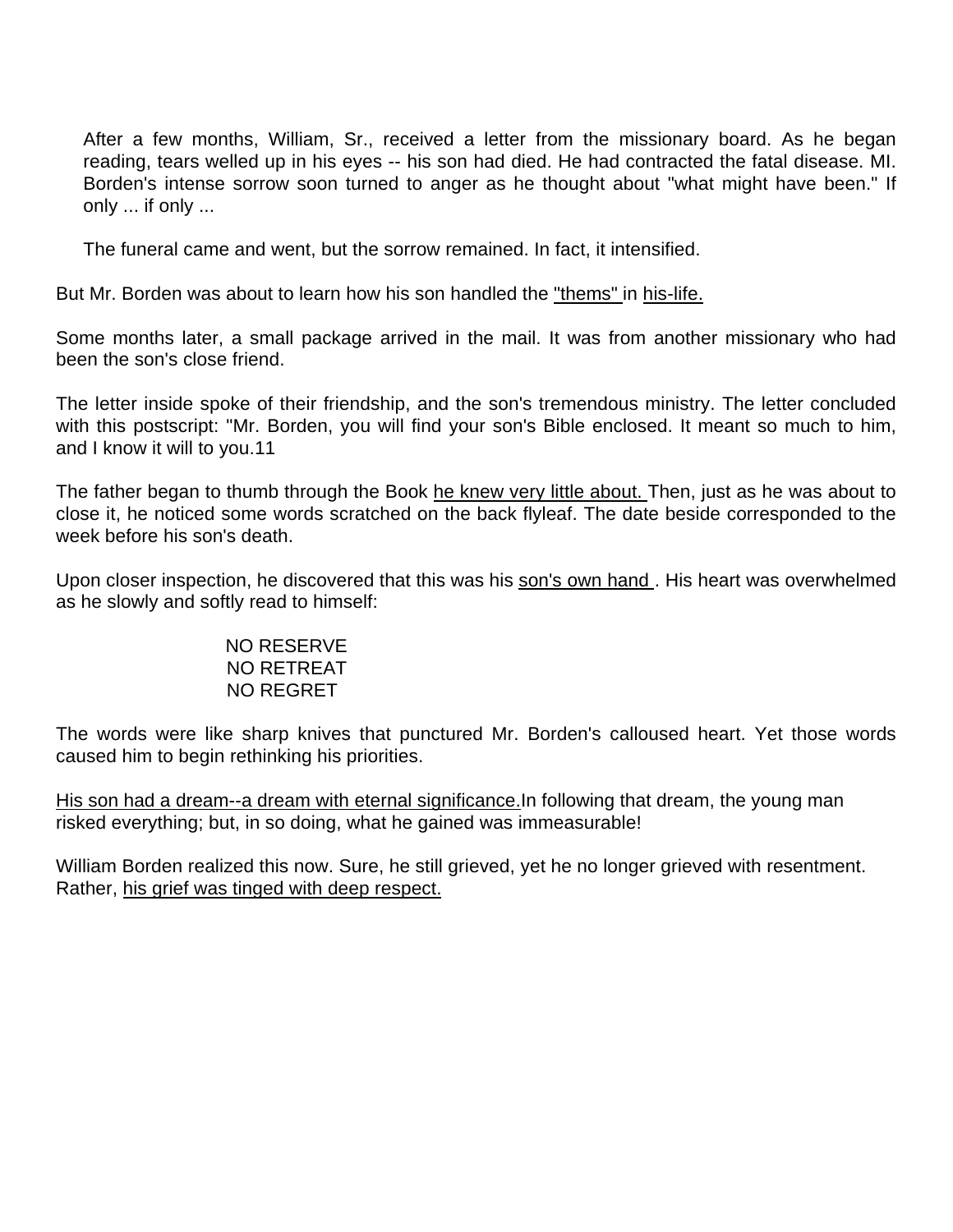C. These words, "No Reserve" "No Regret"

"No Retreat" capture the spirit of our text.

- 1. "Fear not, nor be afraid of them."
- 2. The words of Borden's son and the text inspire us, hold us steady, and give to us a holy resolve in the transition periods when the "thems" of our life seem to overwhelm or capture us!

Challenge #1: Be Courageousl "Be strong and of good courage."

Challenge #2: Be Fearless! "Fear not nor be afraid of them."

111.And,finally, Challenge #3: (in the passage) Be confident (in God) - "for the Lord, thy God, He it is that does go with you. He will not leave thee nor forsake thee."

A The affirmation for these transition times is this--God will be with you

- 1. Choose to believe that God is faithful to his word.
- 2. Paul, in the midst of a typhoon and shipwreck could say (in Acts 27:25), "Take courage, men, for I have faith in God that He will do it just as he promised!"
- 3. Jon Johnston, in his book titled, Courage, tells of a recent trip to China. Johnston writes:

On a recent trip to China, I met a true hero. This man was asked to recant his faith shortly after the Communist Revolution, and he emphatically refused.

That earned him a life sentence in a Mongolian prison.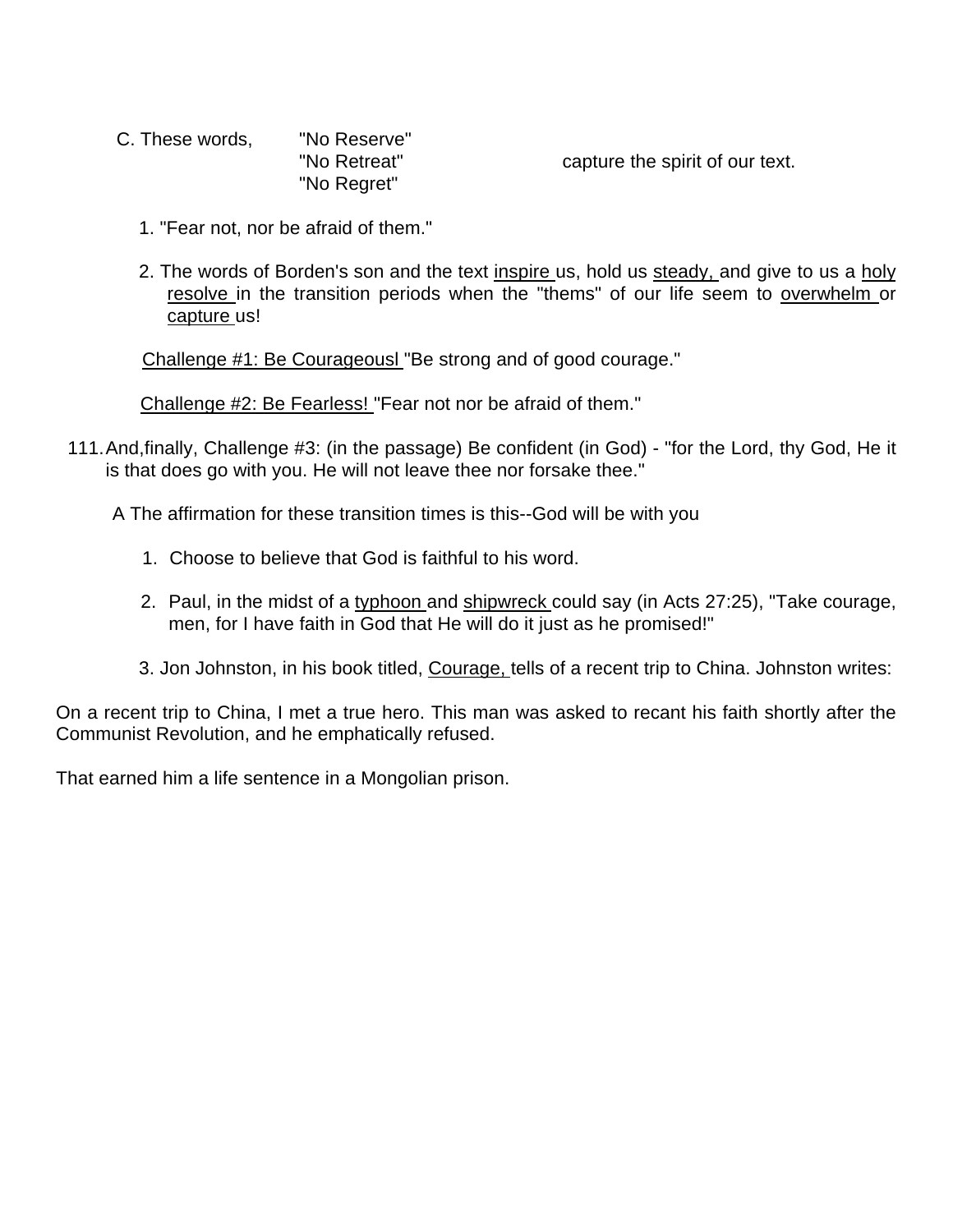After nearly twenty-one years, at age 65, he was released and put under house arrest in Beijing. Someone put us in contact, and I had the rare opportunity to converse with him about those years of incarceration.

> He smiled as he thanked God for helping him to persevere; and, for his recent release--which was totally unexpected.

> He spoke of the extreme hardship that he had to endure. It was beyond belief. Many of his fellow prisoners couldn't take the abuse and died; but he was somehow able to endure.

> I asked that he might offer a word of prayer. His words were electric. It was like being in the presence of an Old Testament prophet.

> Johnston continues: After we prayed, I looked at him and naively said, "I can hardly imagine what you went through. You were literally tortured beyond belief."

> Without batting an eye, or giving the slightest hint of self-pity, he looked at me and said, *"What / endured was nothing compared to the Crucifixion. "*

- a. Would that be your reaction to 21 years of torture in prison?
- b. The next time your problems seem overwhelming, which could be tomorrow, remember that, as God sustained this man in the Mongolian prison, He will be with you!
- B. He will be with you ... even when spiritual lapses occur.
	- 1. Gideon questioned God when the pressure was on.
	- 2. Moses kept repeating to God, "Ask someone else, I am nobody, and without abilities."
- C. God will be with you ... in the lonely times.
	- 1. Someone said, "Loneliness starts where the buck stops."
	- 2. A. W. Tozer states, "Most of the world's great souls have been lonely. Loneliness seems to be the price a saint must pay for his saintliness. (p. 133)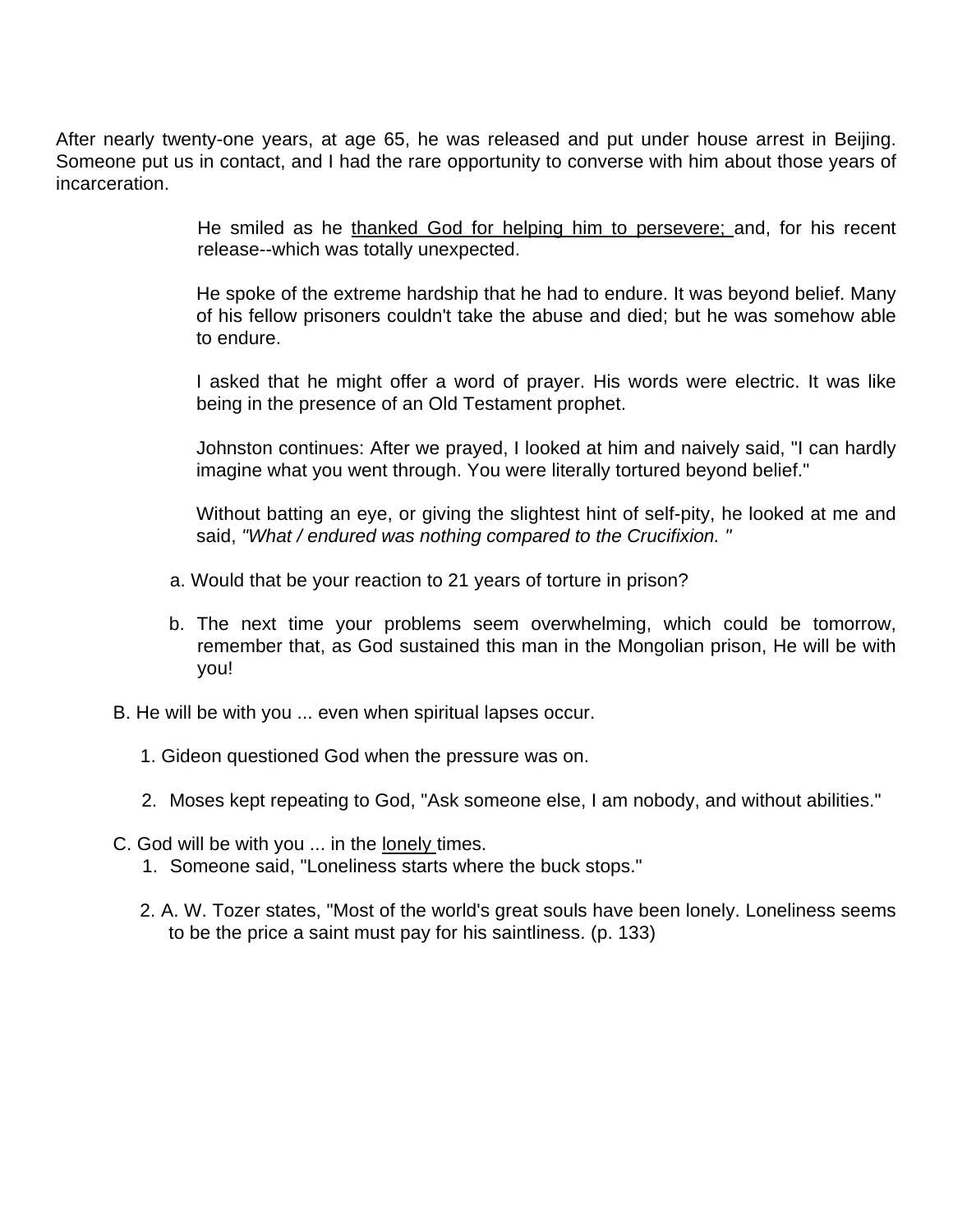God will be with you ... even when spiritual lapses occur.

He will be with you ... in the lonely times.

D. God will be with you . . . in the public times.

- 1. View yourself as a servant leader who will be used by God to make a difference for Christ in the world
	- a. Regardless of your vocational choice.
	- b. Regardless of the location of your assignment.
	- c. Regardless of the risk, rejection, or responsibilities.
- 2. Remember, one person can make a difference in this world." You are that person.
- 3. God will challenge you with great opportunities brilliantly disguised as impossible situations.
- 4. In whatever difficult time you face in your transition periods, God is faithful, and will be with you!
- 5. And "go with you through the transition... regardless of how long it takes!" a. He will not fail you!! b. He will not forsake you!! c. Great is thy faithfulness, Lord unto me Challenge #1: Be Courageous! Challenge #2: Be Fearless! Challenge #3: Be Confident in God!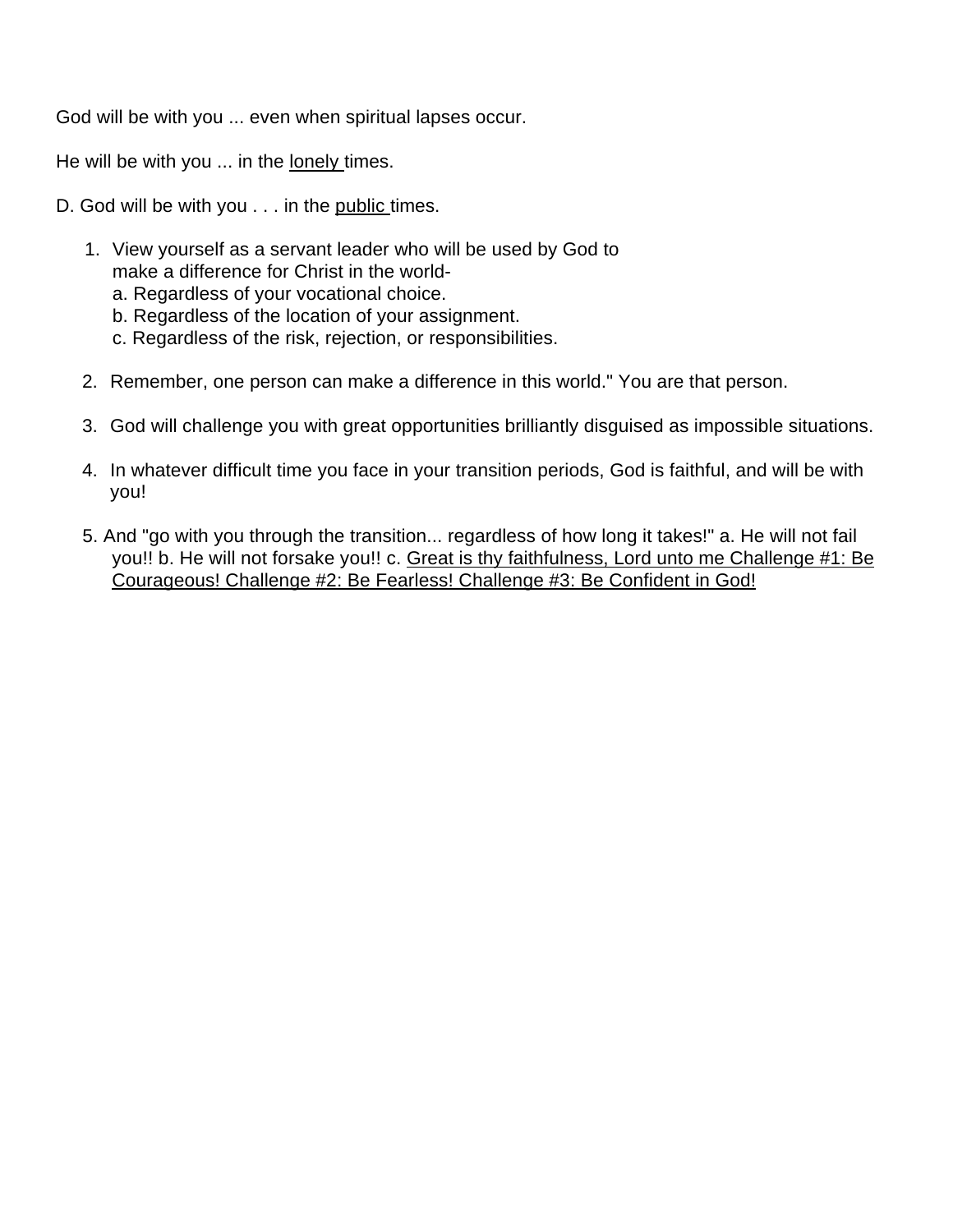# **Conclusion**

1. My closest friend in high school, until I became a Christian in my senior year, wrote these words in my high school year book: "As for your future, I just don't know!" (And, he probably had every reason to feel this way.)

2. In God's providence, He caught my attention in the first semester of college life and gave me a promise.

- a. "Be strong and of good courage, fear not nor be afraid of them, for the Lord, thy God, He it is that does go with you. He will not fail thee nor forsake thee."
- b. This passage has sustained, empowered, and guided me through every transition period of my life--
	- initial years of marriage First pastorate • college graduation - overseas assignments
	- graduate school **called a matter in the set of the set of the set of the set of the set of the set of the set of the set of the set of the set of the set of the set of the set of the set of the set of the set of the set**
- 3. I've been preoccupied this week with the final stages of the Dean of

Student Development search,

- a. since the Board of Trustees, who receives my recommendation and elects the individual to the position, meets tomorrow morning in a breakfast meeting.
- b. The text has inspired and guided me this week as I am going through the transition to a new Dean.
- c. But I thought of Dee Kelley this week, who will also be going through, a transition during the next several months to a new assignment. Dee, in a very personal way, I give you the gift of this verse to guide you as you face a transition in your life.